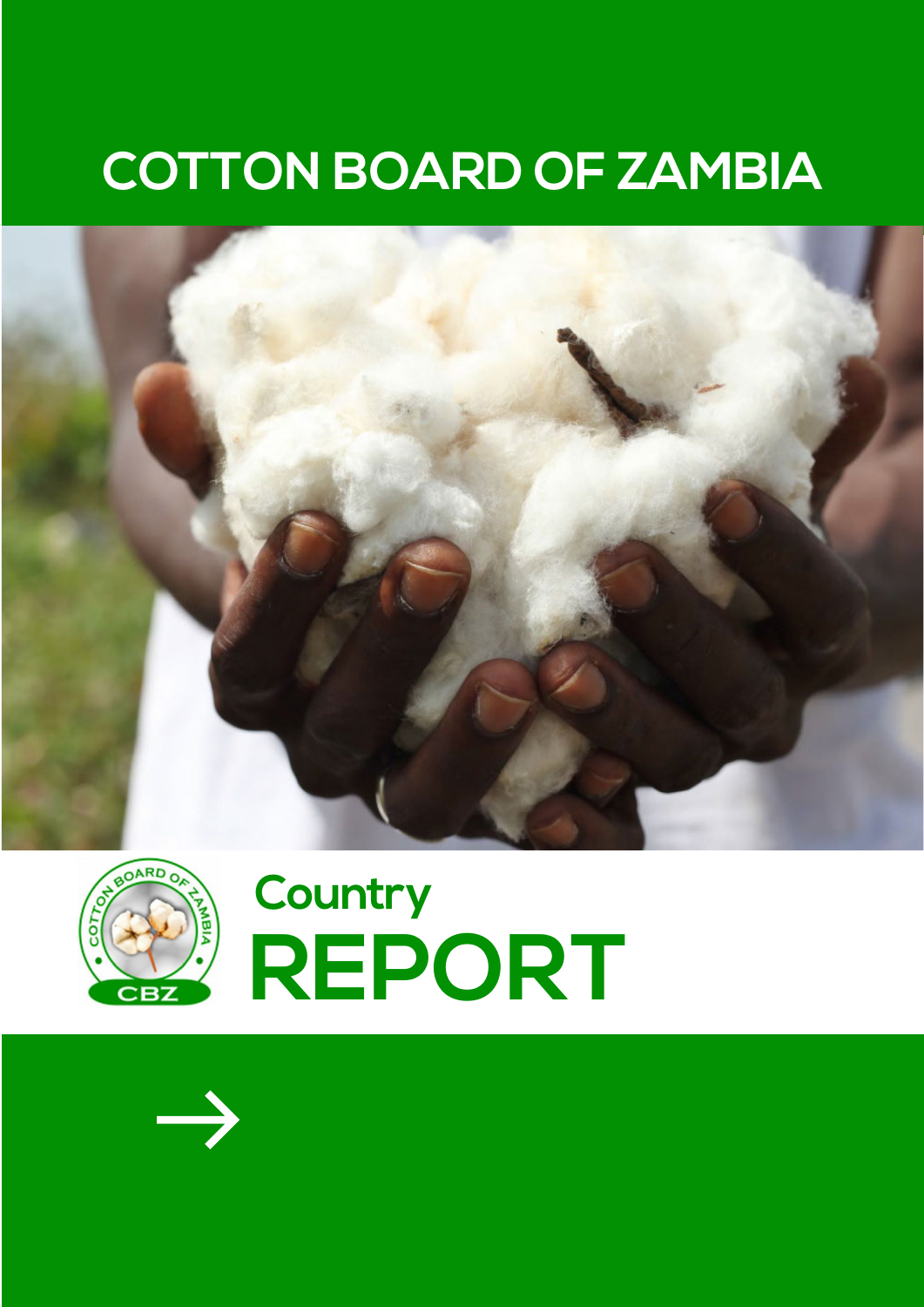## **CONTENT**

- **1. Introduction**
- **2. Overview of activities**
- **3. Performance review**



- **4. Challenges**
- **5. Recommendations**
- **6. Conclusion**
- **7. Reviving Zambia's Cotton Sector**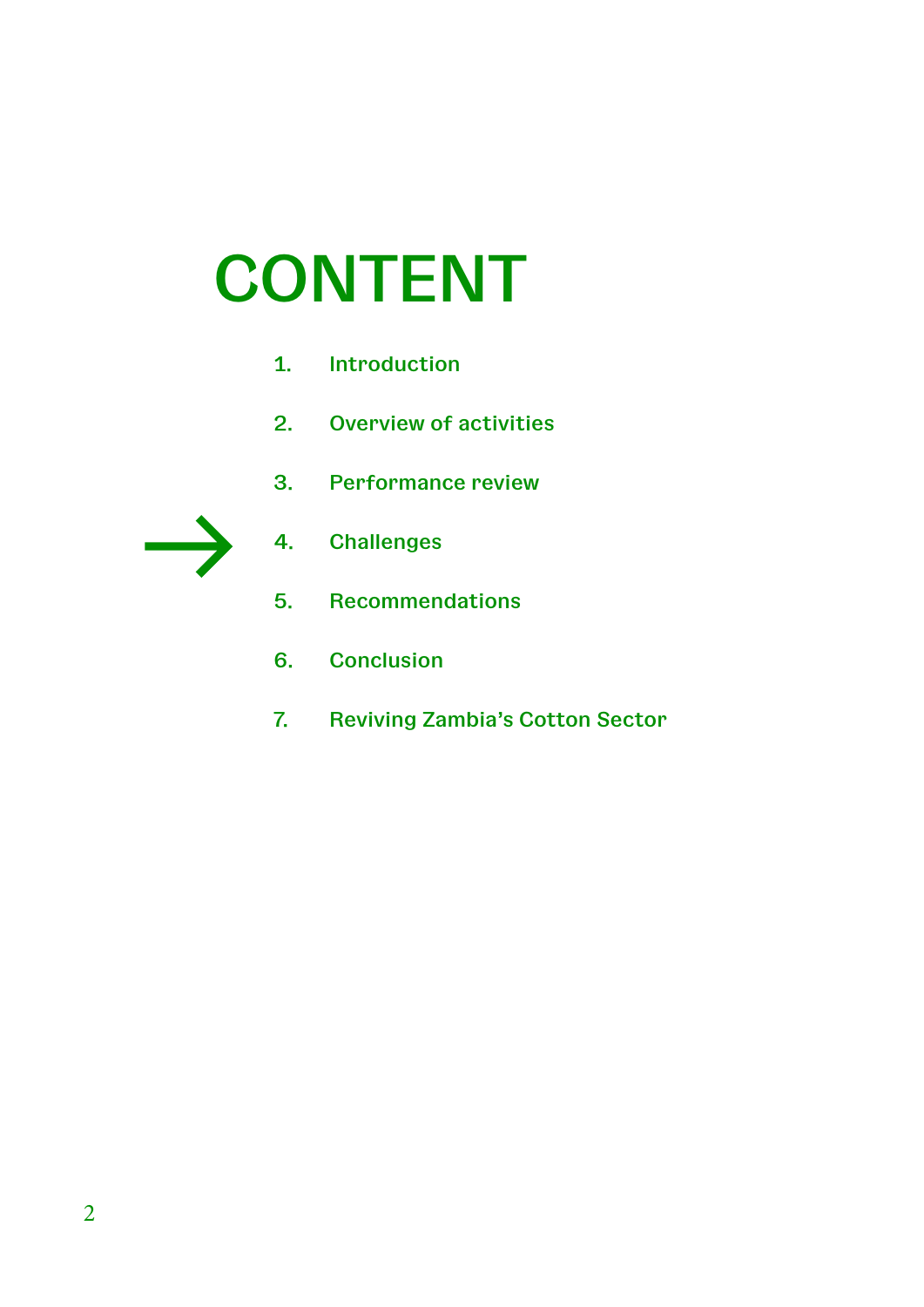**This report covers main activities of the cotton board and gives incites to sector challenges and opportunities through recommendations.**

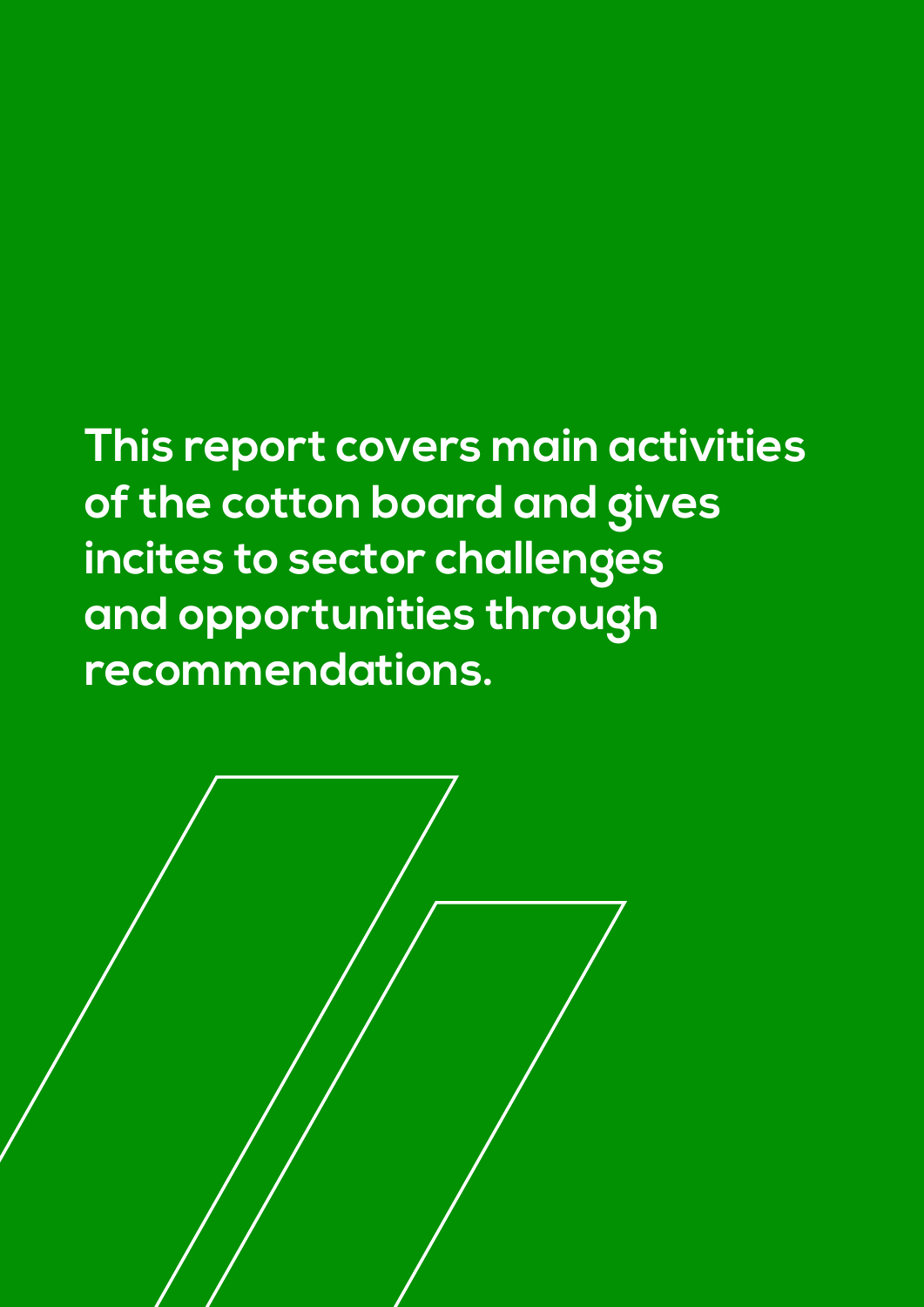## INTRODUCTION

This report covers the activities which were conducted and occurred in the 2020/2021 season.

During this season some challenges were experienced and these included adverse weather and pest outbreaks such as jassids and bollworms in some areas. The other challenges were stiff competition with other crops such as soya beans, groundnuts, and maize.

It should be noted that though the Coronavirus 2020 (COVID19) did not affect the plantings, it played a major factor in reducing the interaction between the farmers and the field staff/extension officers. This saw less attention being given to cotton in the field hence low production.

The region which was worst hit was Eastern where most farmers grew more soya beans than cotton which resulted in low volumes being produced as the region usually contributes more than 60% of the nation's total production each year.

licensed by the Board through the Licensing Committee which sat in September 2021 to consider the registration of the applicants. Those that were licensed were as follows

- I. Alliance Ginneries Limited (AGL)
- II. China-Africa Cotton Zambia Limited (CAC)
- III. Continental Ginnery Limited (CGL)
- IV. Grafax Cotton Zambia Limited
- V. Highlands Cotton Trading (HCT)
- VI. Louis Dreyfus Company (LDC)
- VII. Ludi Investments Limited (AGDC)
- VIII.Mount Meru Millers Limited (MMM)
- IX. Mumbwa Farmers Ginning and Pressing Company Limited (MFGPC)
- X. Shree Vagmi Limited (SV)

Among these companies which were registered some of them did not perform well namely Grafax Cotton, China-Africa Cotton, and Mumbwa Farmers. These failed to purchase the crop from their financed farmers at the time of marketing and also couldn't provide full complements of chemicals to their farmers in some areas.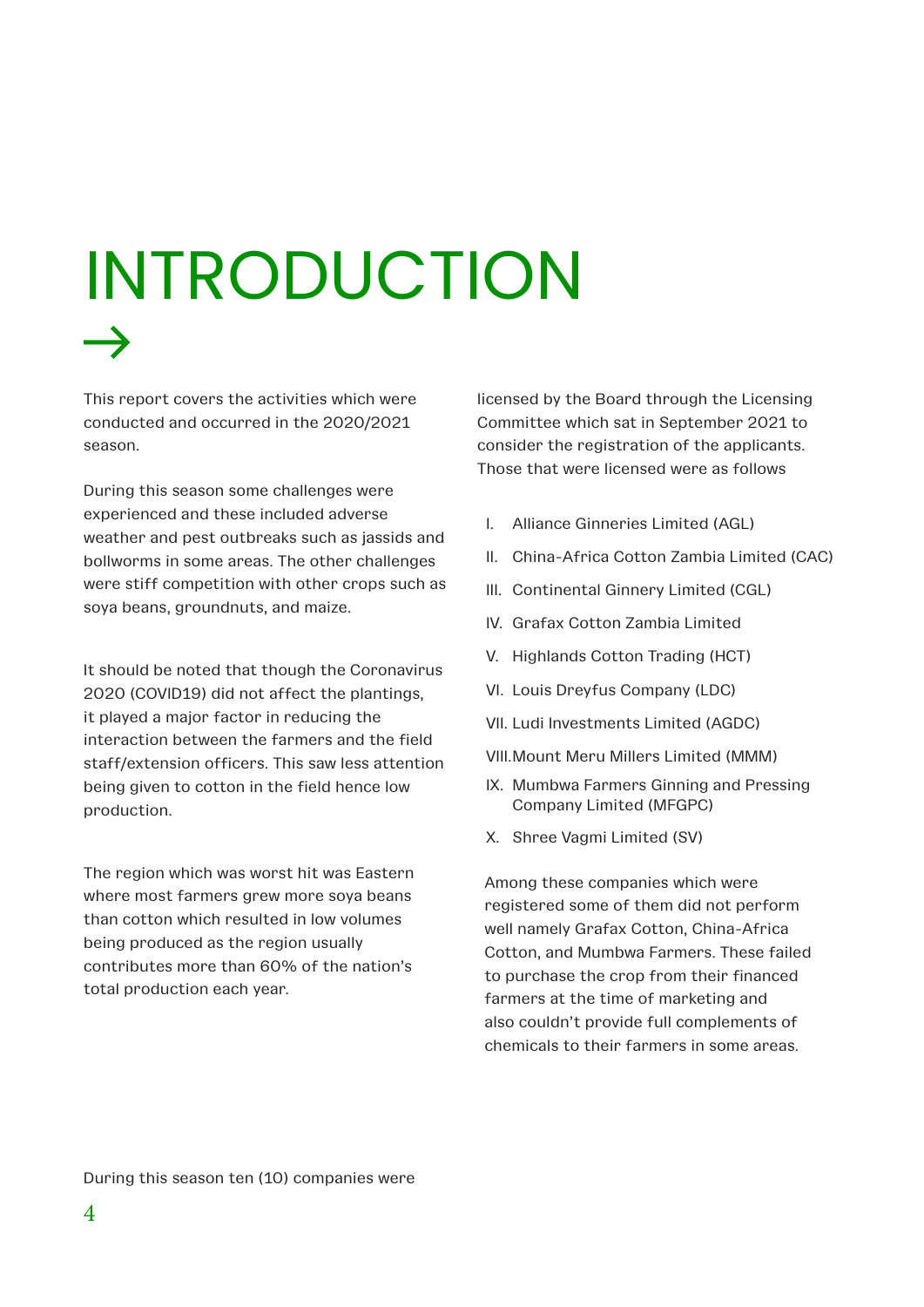## **ACTIVITIES OVERVIEW**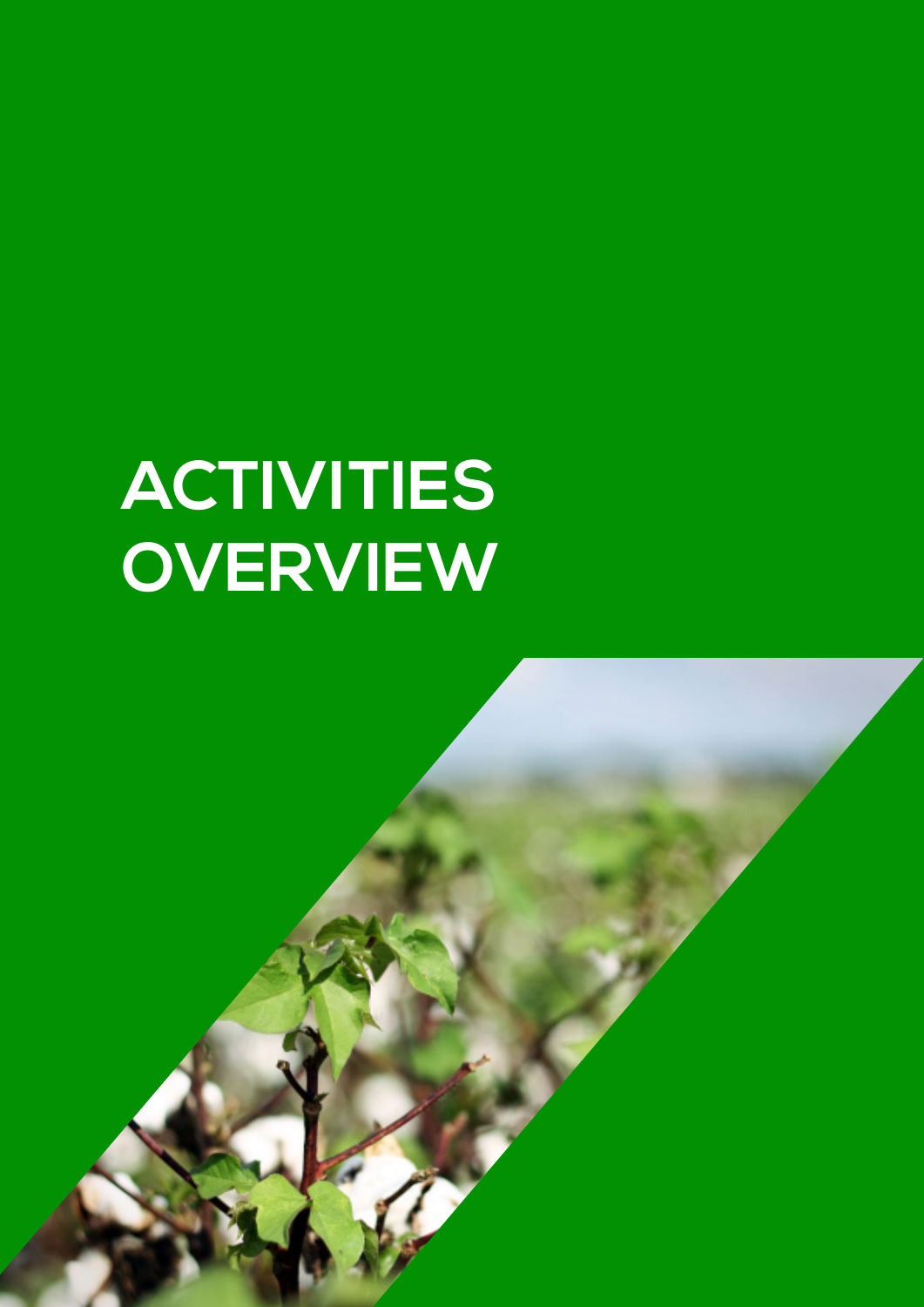

The following were the activities the Inspectorate concentrated on during this year under review:

- ◉ Monitoring Input distribution by Ginners/ Producers on farmers contracted.
- ◉ Inputs verification with the Ginners, SCCI, and CDT.
- ◉ Monitoring of the CBZ project (Crop management, purchases, loan recoveries, despatches, reconciliations, and payments of buyer commissions and farmer differences).
- ◉ Field /crop inspection.
- ◉ Seed Zones Crop Inspections.
- ◉ Contracted Farmer Data collection from Ginners/producers for Database.
- ◉ Cotton Committee meetings organizing and attending.
- ◉ Yield assessment in the Field.
- ◉ General Inspection of Business books/ documents used by players.
- ◉ Inspection of Ginneries on minimum safety standards around their yards to ensure compliance.
- ◉ Registration of distinguishing marks, to be used during marketing season by Producers/ Ginners.
- ◉ Renewal and Registration of Cotton Producers.
- ◉ Purchases of Seed Cotton monitoring by Ginners/Producers to facilitate cotton Levy assessment and payment.
- ◉ Organize Seed Zones meetings for Stakeholders in the province.
- ◉ Monitoring of seed distribution and plantings to ensure correct varieties are used and seed zones observed.
- ◉ Monitoring of cotton stalks destruction in collaboration with the Department of Agriculture and the Plant Protection and Quarantine Department.

It should be noted that activities such as the conducting of the Shows, field days, and farmers which involved more than fifty (50) people were not conducted due to the COVID19 pandemic during which health guidelines had to be followed to avoid the spread of the virus.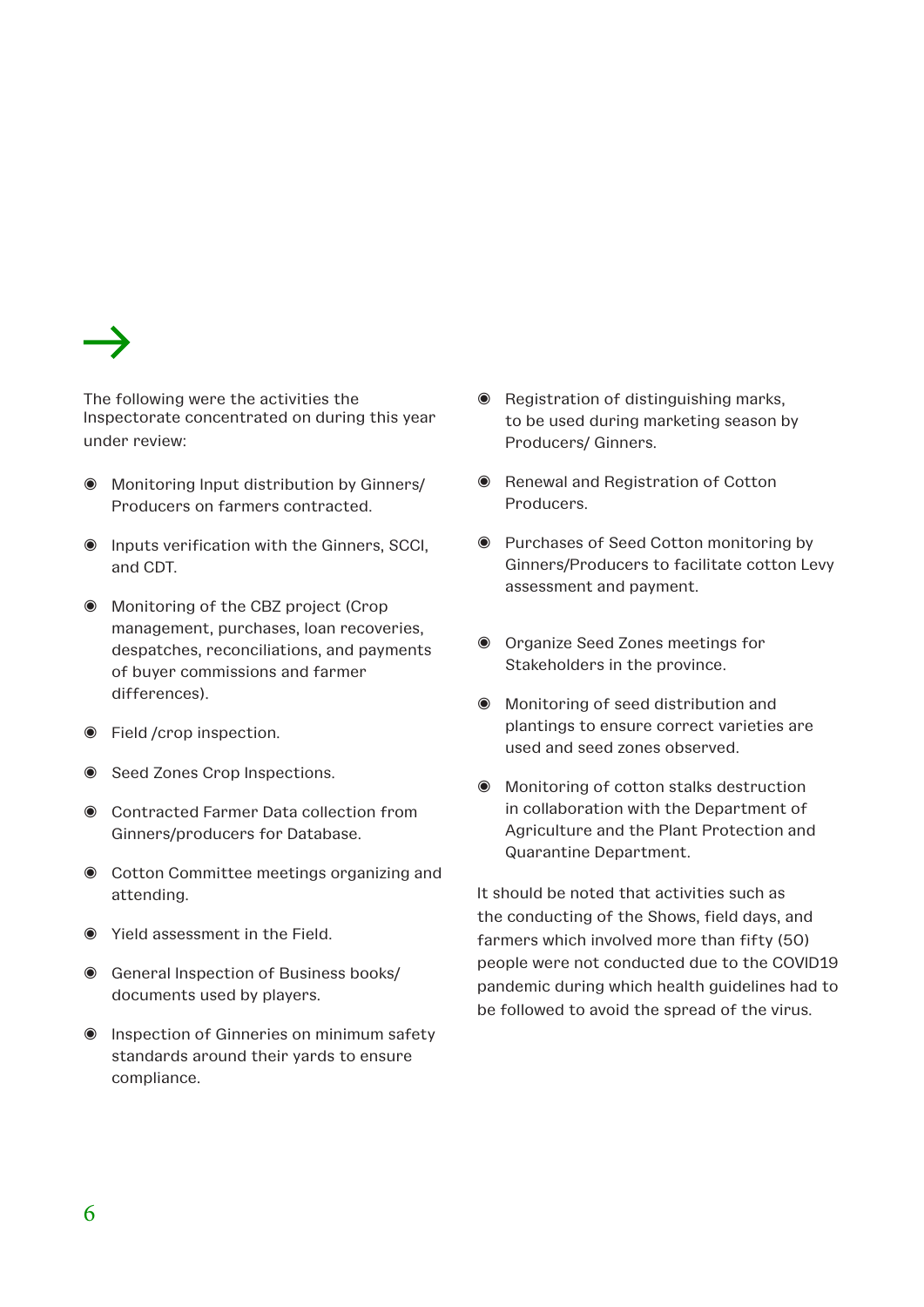**During this season under review, there was a remarkable reduction in the numbers of farmers contracted and the hectares planted as a lot of farmers opted to grow other crops as earlier mentioned. This resulted from low volumes of cotton produced hence affecting the Board's operations financially as it is substantially supplemented by cotton levies paid by cotton companies.** 

**However, it was this season the Board under a Seed Development project to try and raise funds to supplement its income in collaboration with Alliance Ginneries and managed to produce 49,349kilograms of seed cotton. The seed cotton was toll ginned by Alliance Ginneries and was sold to them.**

**Furthermore, the outbreak of pests also caused more damage to the crop coupled with the weather which was adverse in some areas. Overall, most companies purchased less seed cotton than was expected after crop estimates were declared.**

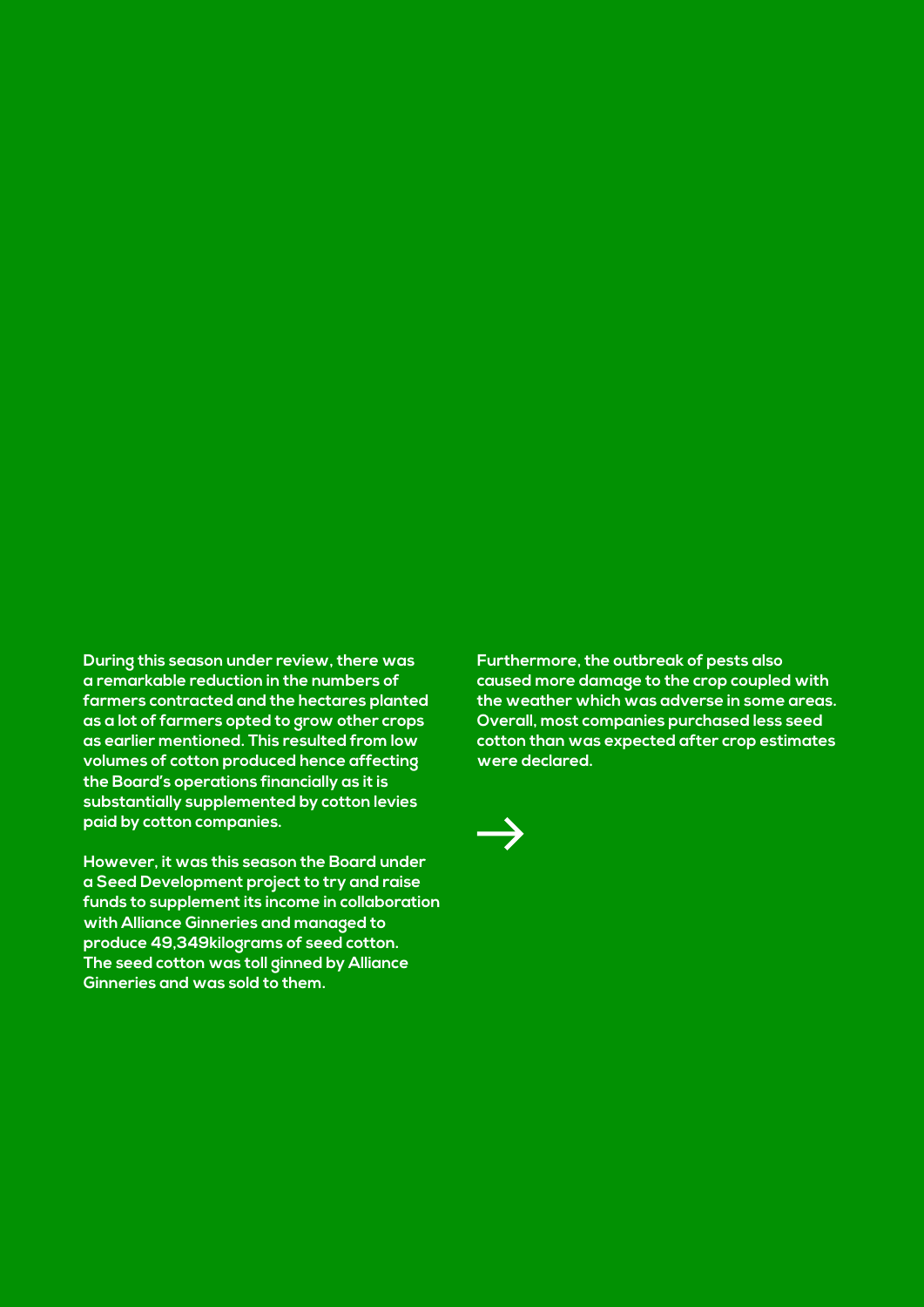

# A. PRODUCTION TRENDS ROR THE LAST 6 YEARS A. PRODUCTION TRENDS ROR THE LAST 6 YEARS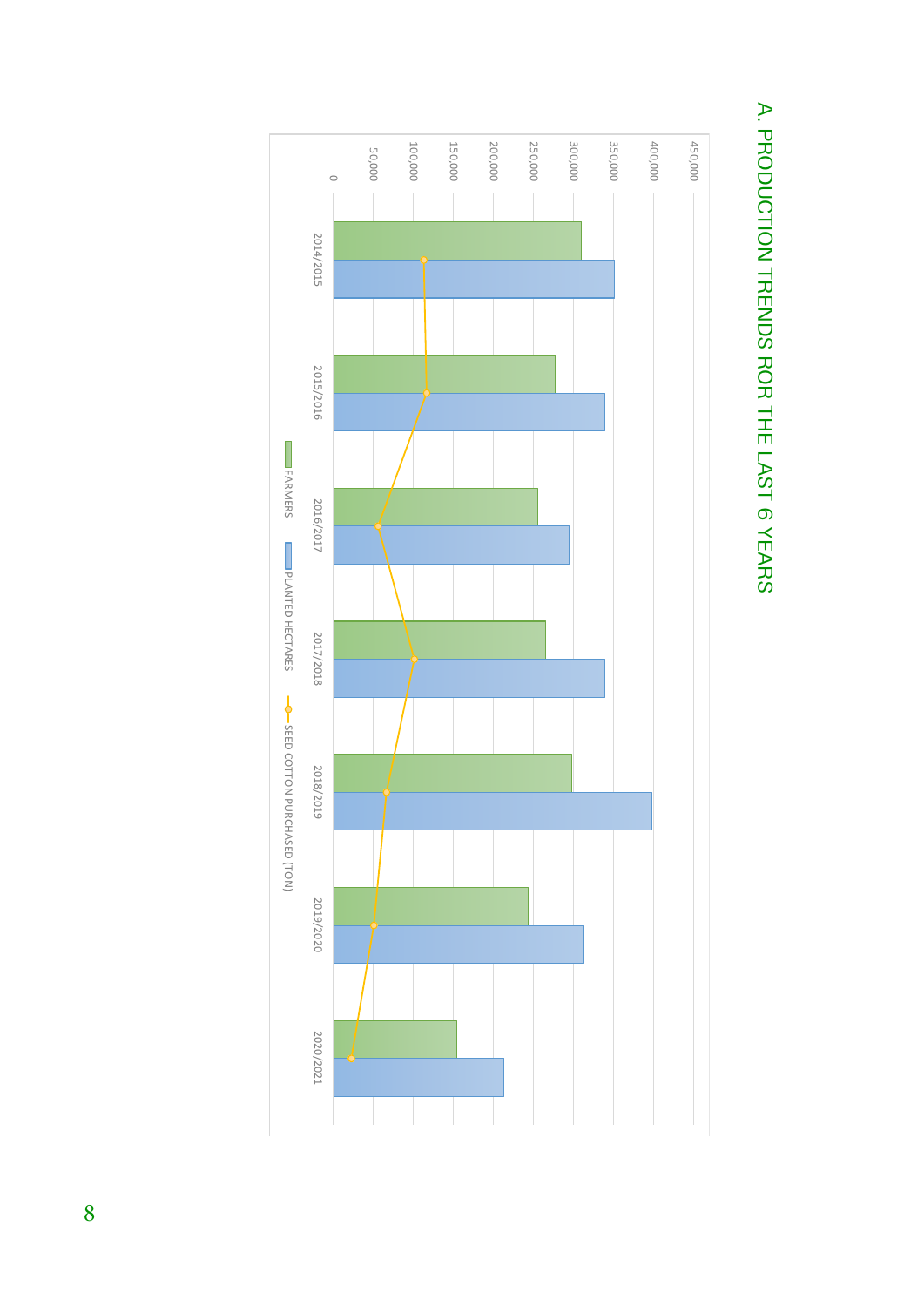| <b>SEASON</b> | <b>FARMERS</b> | <b>PLANTED</b><br><b>HECTARES</b> | <b>SEED COTTON</b><br><b>PURCHASED (TON)</b> | <b>PRICE OF SEED</b><br><b>COTTON</b> |
|---------------|----------------|-----------------------------------|----------------------------------------------|---------------------------------------|
| 2014/2015     | 309,937        | 350,745                           | 113,032                                      | 2.5                                   |
| 2015/2016     | 277,550        | 339,384                           | 116,557                                      | 3                                     |
| 2016/2017     | 254,884        | 294,233                           | 55,925                                       | 3.7                                   |
| 2017/2018     | 264,864        | 338,813                           | 101,173                                      | 3.5                                   |
| 2018/2019     | 297,882        | 397,898                           | 66,454                                       | 3.7                                   |
| 2019/2020     | 243,313        | 312,907                           | 50,594                                       | $\overline{4}$                        |
| 2020/2021     | 154,536        | 213,413                           | 22,638                                       | 8.5                                   |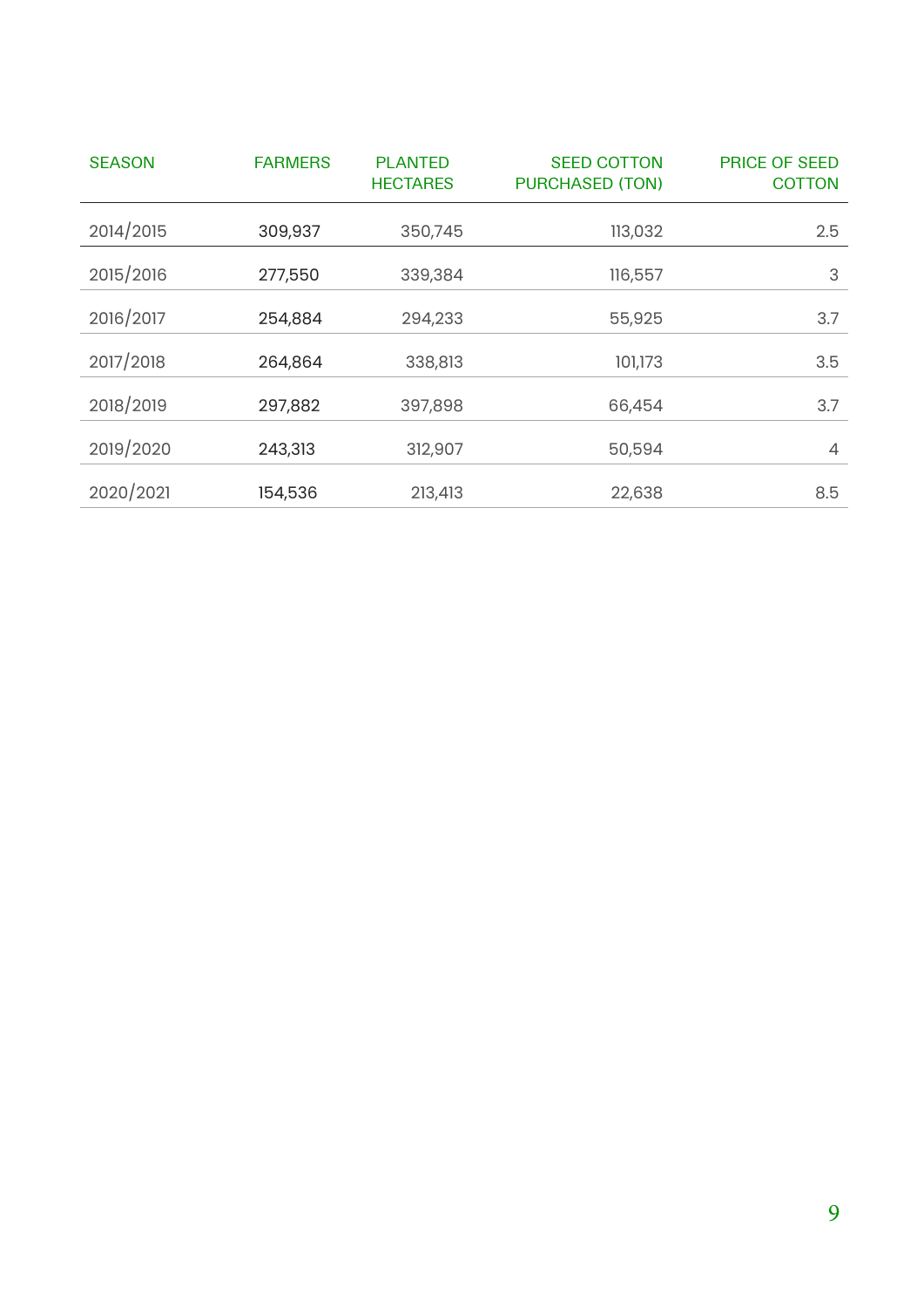## CHALLENGES

The following challenges were experienced during this period under review:

- ◉ The Coronavirus pandemic affected most of the extension activities which involved people gathering together such as Field days, Demonstrations, and Agriculture shows.
- ◉ The outbreak of Jassids proved big in the affected areas.
- ◉ The efficacy of some chemicals was questionable i.e., Cypermethrin, Acetamiprid.
- ◉ Low cotton prices in comparison to other competing crops.
- ◉ Lack of seed cotton grading continued to be an issue by all companies.
- ◉ Planting seed testing seems to be a problem as some companies distribute more seed to the depots with on record of testing from SCCI.
- ◉ Side buying/selling continues to be a problem though the act seems to be reduced significantly.
- ◉ Poor loan recoveries.

## RECOMMENDATIONS

- ◉ The establishment of central buying centers to be considered to mitigate the issues of seed cotton grading and loan recovery.
- ◉ Ginners to adopt the alternative new cotton pesticides recommended by CDT and circulated to the Ginners by CBZ.
- ◉ The rotation of chemicals regionally to be implemented to mitigate the issue of pest chemical resistance.
- ◉ Chemical Suppliers to be accredited by CBZ to maintain the quality product being used in the cotton sector
- ◉ The Price Mechanism Model to be incorporated in the Cotton Act for transparency on pricing.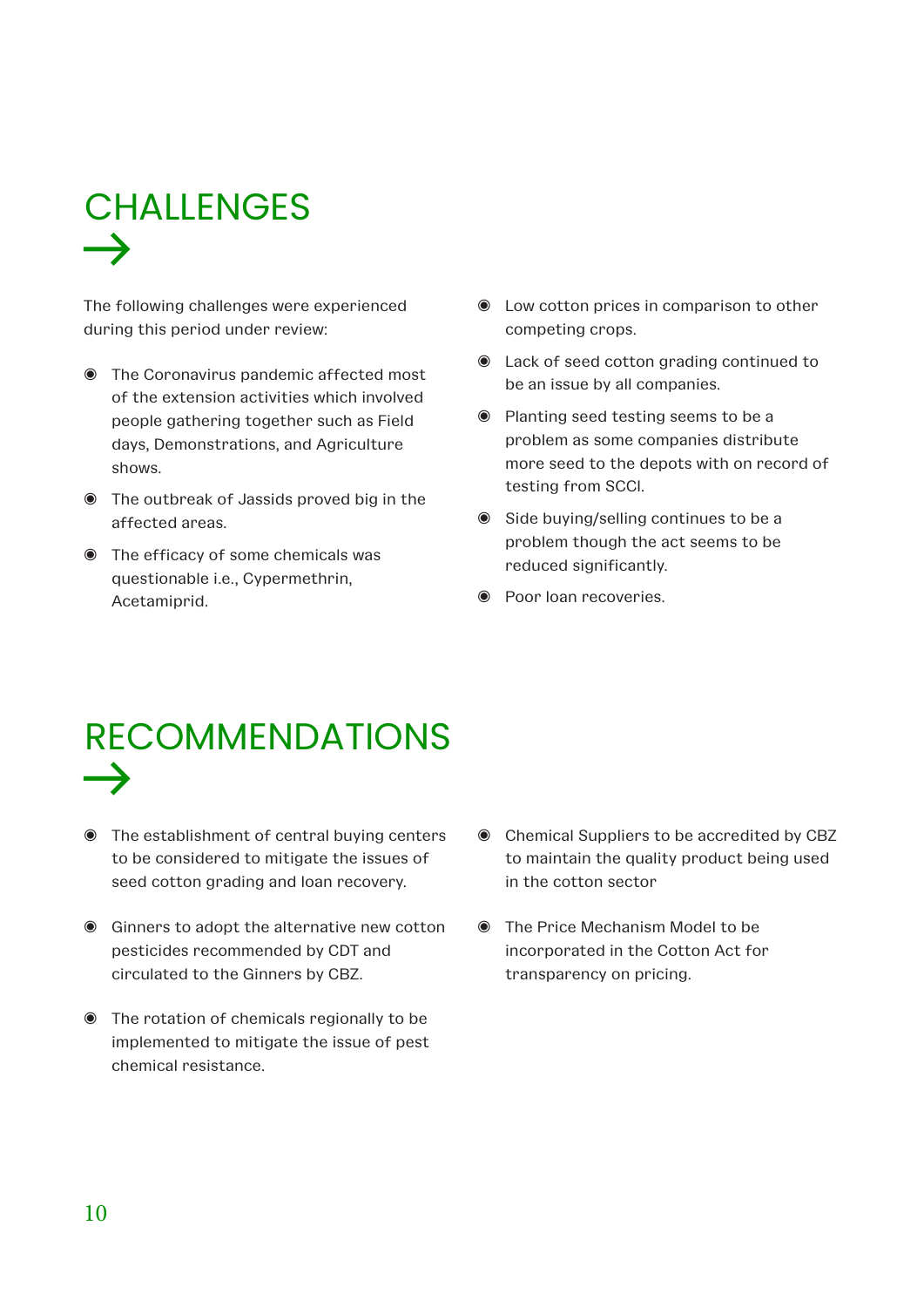#### **The season was quite challenging due to the Coronavirus pandemic which has made the working environment unsafe for most of the period of the season.**

**Furthermore, the low production levels that were experienced affected the operations of the Board hence the failure to perform some of the activities that the Board desired to undertake.** 

**However, the Board remained afloat throughout the season and collaborated very well with all key stakeholders.**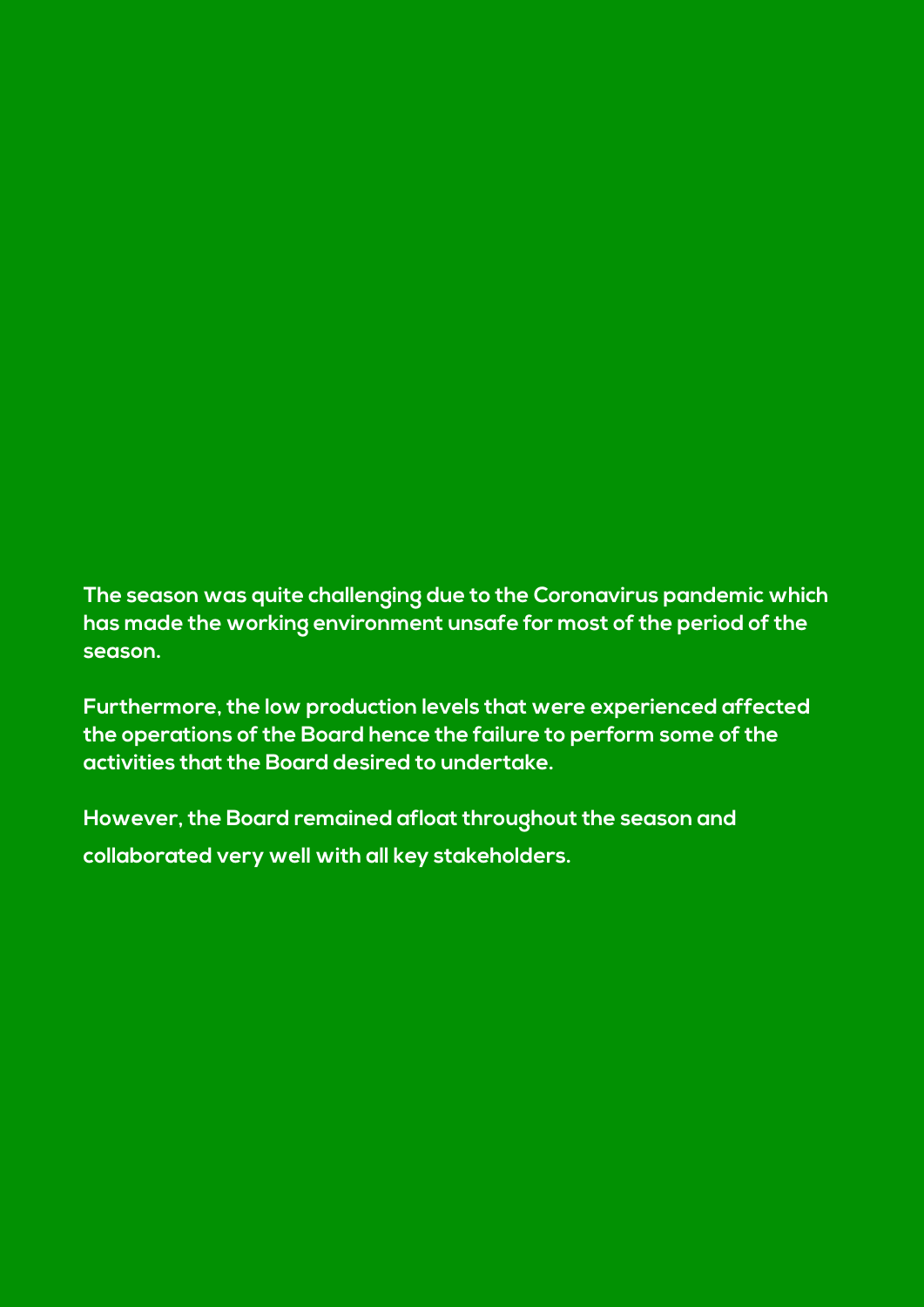#### **REVIVING ZAMBIA'S COTTON SECTOR**

**Sleeping Giant for Job Creation and Economic Development**

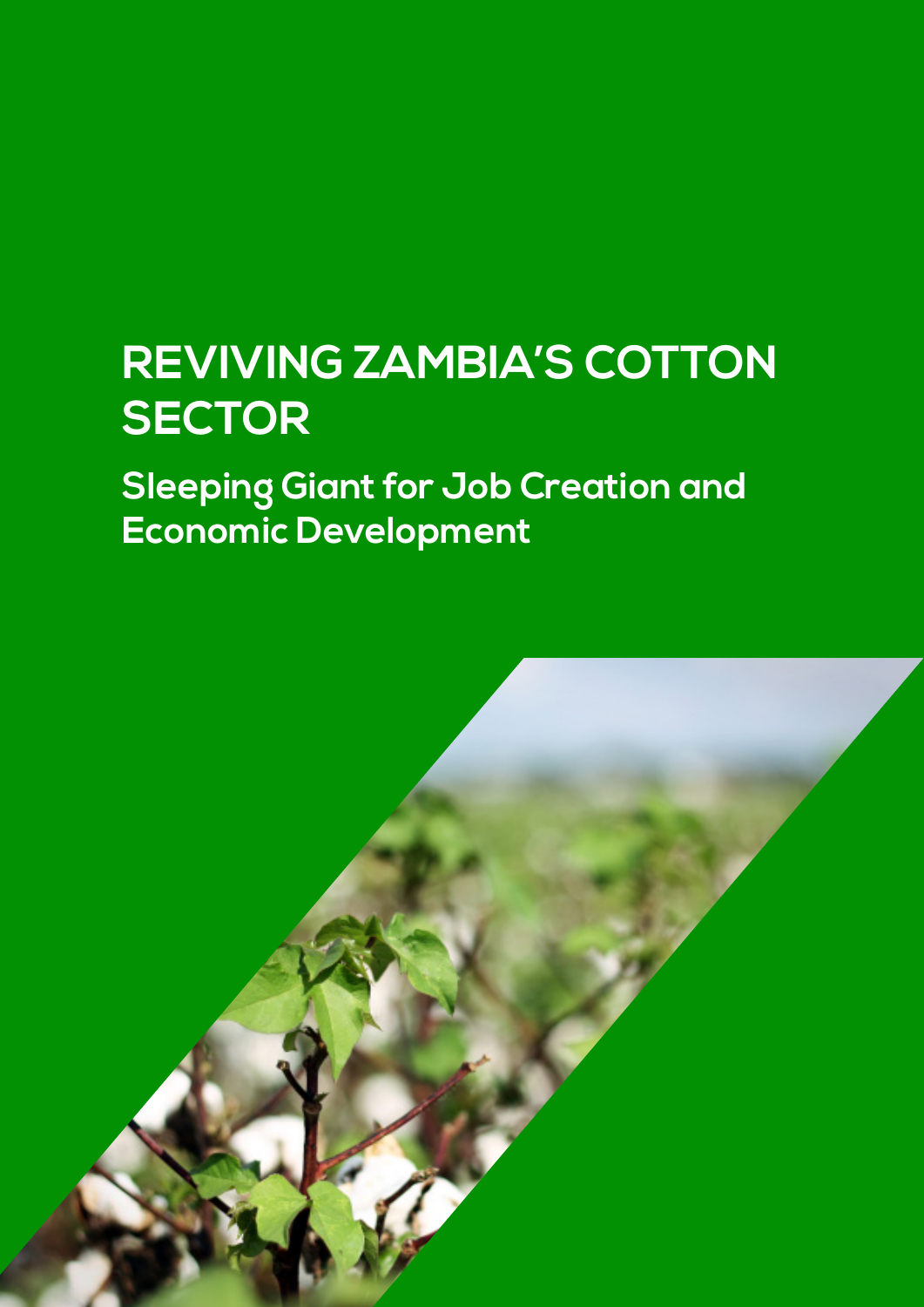#### **REVIVING ZAMBIA'S COTTON SECTOR**



As you may be aware the cotton sector has seen a reduction in production of seed cotton from a highest production of 275,000 metric tonnes in 2012 to the current 25,400 metric tonnes in the just ended 2020/2021 season. Apart from competitor crops overtaking cotton production like soya beans, the sector has other challenges some of which are:

- ◉ Poor input quality
- ◉ Reduced seed purity
- ◉ Seed cotton price
- ◉ Reduced extension provision
- ◉ Low cotton yields

These challenges have affected production over the years, now we have an opportunity to look back on the sector and see industry potential on driving agribusiness in the country. Apart from its potential of bringing in annually 49 million dollars in foreign exchange the sector takes care on average 300,000 farmer of each average 5 members which totals to 1, 500, 000 people the industry feeds directly from its production

Below is a flow chart that shows industry's potential

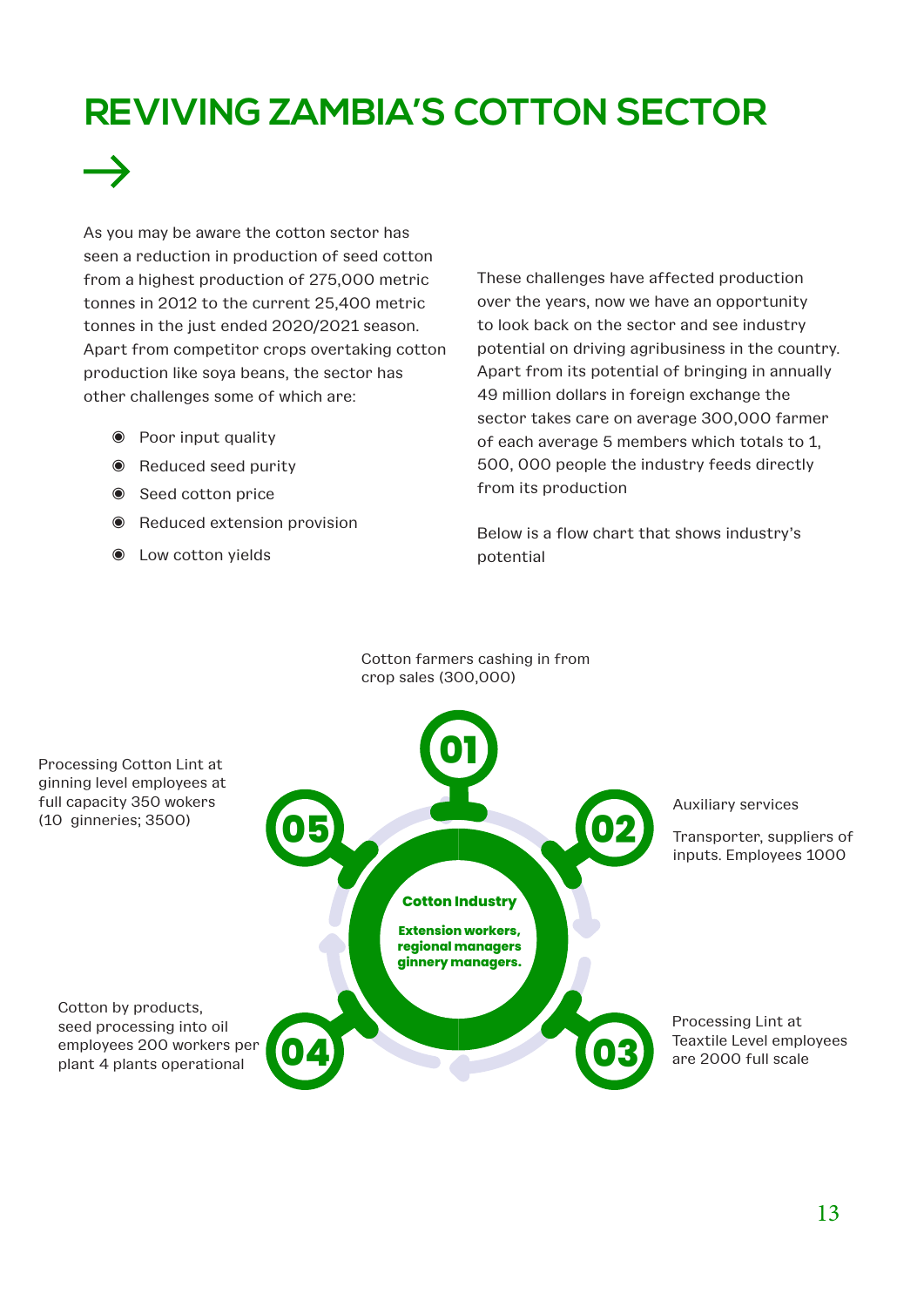An indaba sat on 11th November and came up with the following recommendations to revive the sector;

- ◉ Come up with a pricing mechanism that is transparent to Forster farmer ginner relationship
- ◉ Come up with a production system that has independent financing let ginners Concentrate on buying the crop.
- ◉ Have only certified seed available on the market produced by research
- ◉ Add value on seed by allowing only certified seed produced to be sold
- ◉ Change the marketing system to a centralized one to improve quality of seed cotton
- ◉ Enhance extension provision to cotton growers and improve financing to CBZ to improve law enforcement
- ◉ Change the chemical regime to combat pest proliferation in the sector

What remains now is for the amendment of the cotton act to cover the whole value chain as an improvement to sector regulation requires boosting. It is clear that cotton has the potential to be a major income earner for the small-scale farmers once above-mentioned challenges are addressed